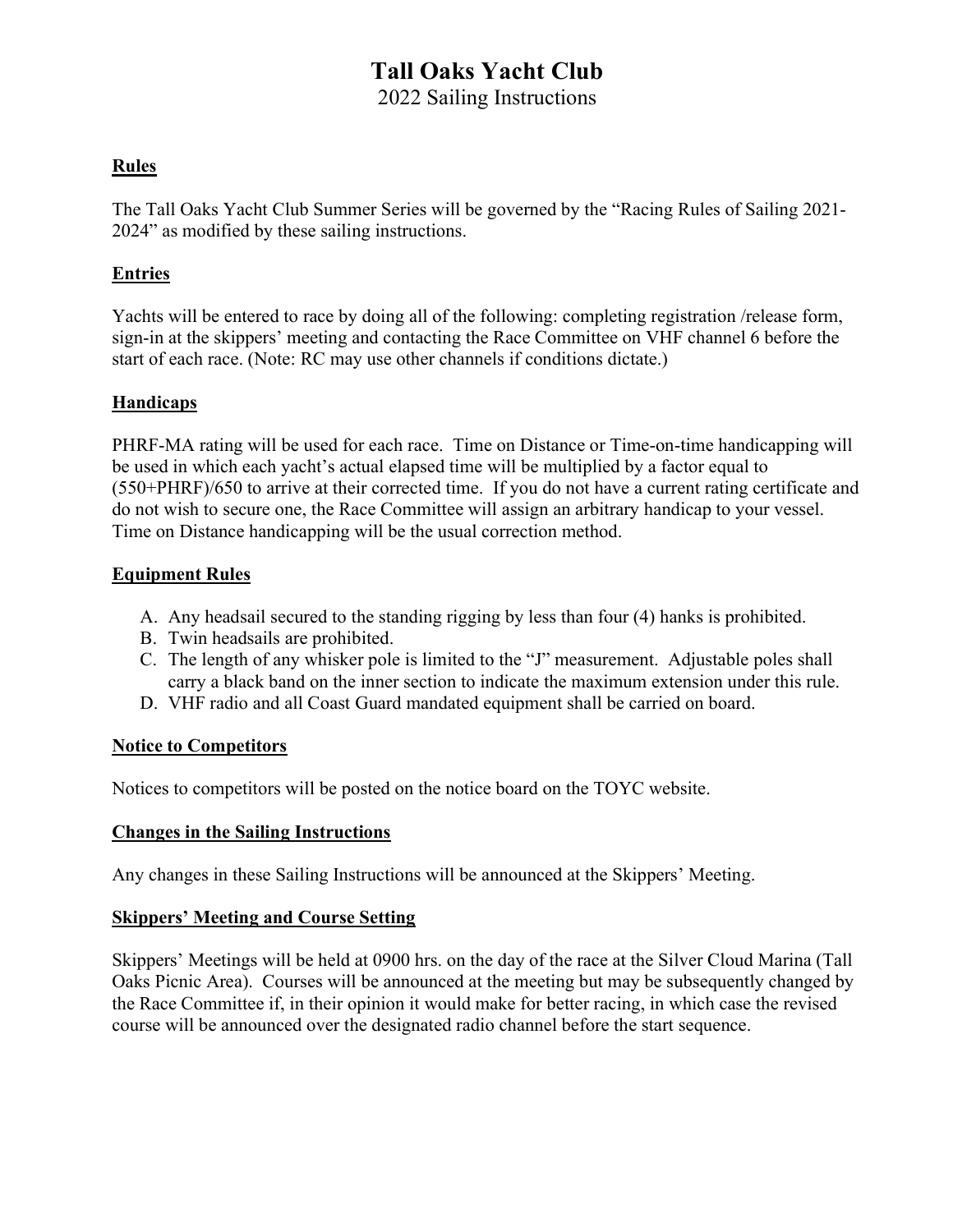# Tall Oaks Yacht Club

2022 Sailing Instructions

#### Schedule of Races

The first race each race day will normally be scheduled to start at 1200 hrs. or as specified in Notice of Race. When a second race is scheduled the same day, the second race will start as soon after the first race as possible. The Race Committee will announce the course and start time of the second race on the VHF channel designated above.

#### Racing Area

The racing area will be Barnegat Bay approximately 1nm northeast of "BB" unless otherwise noted.

# The Start

Races will be started in accordance with Rule 26. The start line will be between the Race Committee (RC) boat at the starboard end and the starting mark at the port end of the starting line. Rule 30.1 will be in effect for all races, except that code flag "I" will not be displayed.

#### Changes of course after the start

Announcement of change of course or shortening of course will be made on VHF channel 6, as indicated above. There will be no "mark boat" and code flag "C" will therefore not be shown.

#### The Finish

The finish line will be between a staff flying an orange flag on the RC boat at the starboard end and the finishing mark at the port end of the finish line. When in the opinion of the Race Committee, the passage of time will not change the result of the race, the Race Committee may terminate the race and score those boat still racing but not having finished in accordance with their positions when the race is terminated. Those boats will be credited with finishing that race in their positions when the race is terminated. No time correction will be applied.

# **Scoring**

The low point scoring system, Appendix A of the Racing Rules will apply, with first place being scored 1 point. The lowest score of the races run will be used to determine the boat's placing in the series. Since there is a series of six (6) races scheduled, there will be one (1) throw-out allowed for each yacht entered in the series. Point totals will be scored after the throw-outs are applied to each yacht's racing record.

#### **Penalties**

Penalties in accordance with the Racing Rules shall apply except that all penalties shall be one (1) 360° turn, consisting of one tack and one jibe.